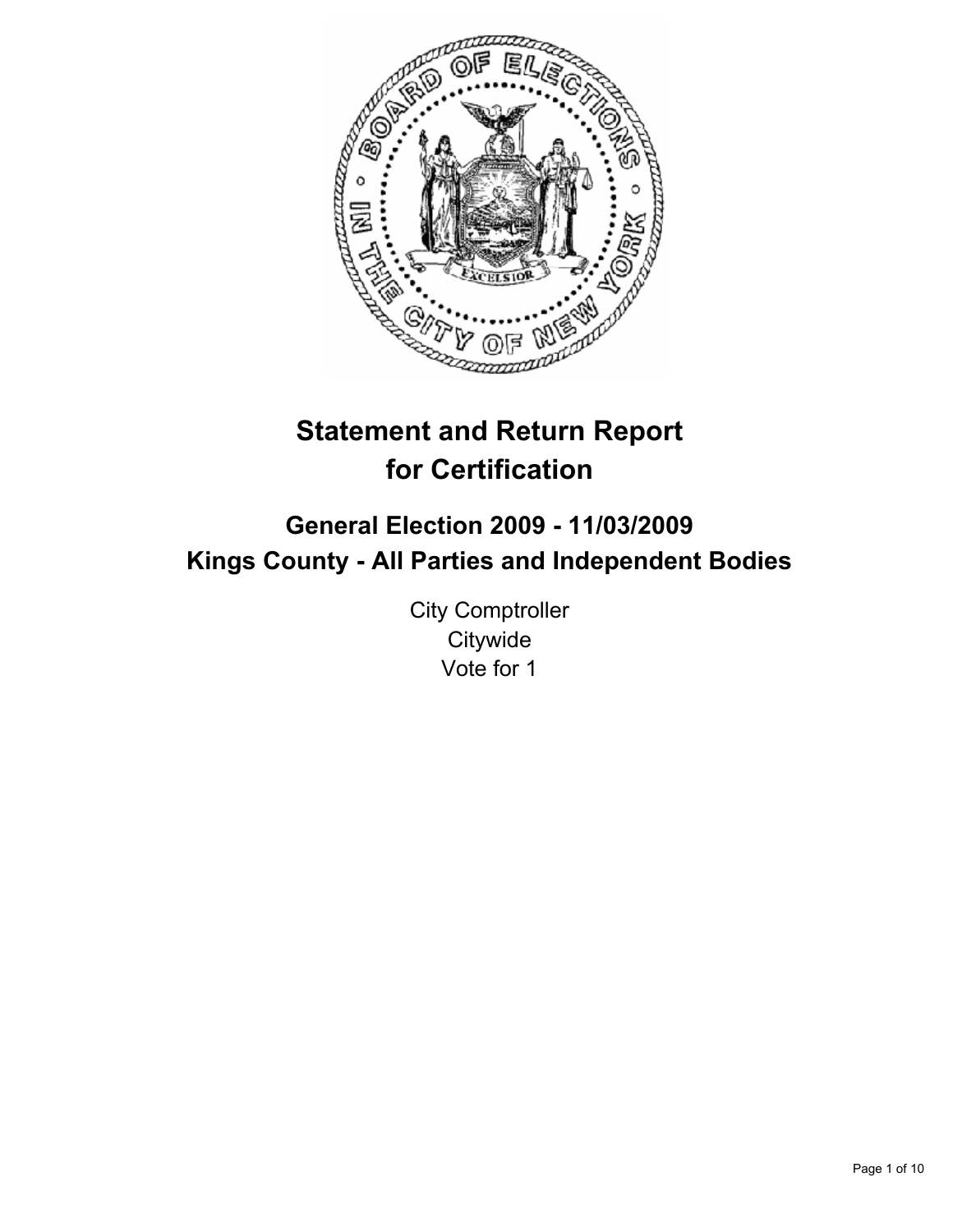

| <b>PUBLIC COUNTER</b>         | 16,934 |
|-------------------------------|--------|
| <b>EMERGENCY</b>              | 7      |
| ABSENTEE/MILITARY             | 177    |
| <b>AFFIDAVIT</b>              | 213    |
| <b>Total Ballots</b>          | 17,331 |
| JOHN C LIU (DEMOCRATIC)       | 12,435 |
| JOSEPH A MENDOLA (REPUBLICAN) | 684    |
| STUART AVRICK (CONSERVATIVE)  | 86     |
| JOHN C LIU (WORKING FAMILIES) | 472    |
| SALIM EJAZ (RENT IS TOO HIGH) | 129    |
| JOHN CLIFTON (LIBERTARIAN)    | 52     |
| <b>Total Votes</b>            | 13,858 |
| Unrecorded                    | 3,473  |

## **Assembly District 41**

| <b>PUBLIC COUNTER</b>         | 19,355 |
|-------------------------------|--------|
| <b>EMERGENCY</b>              | 201    |
| ABSENTEE/MILITARY             | 333    |
| <b>AFFIDAVIT</b>              | 169    |
| <b>Total Ballots</b>          | 20,058 |
| JOHN C LIU (DEMOCRATIC)       | 11,814 |
| JOSEPH A MENDOLA (REPUBLICAN) | 3,228  |
| STUART AVRICK (CONSERVATIVE)  | 472    |
| JOHN C LIU (WORKING FAMILIES) | 509    |
| SALIM EJAZ (RENT IS TOO HIGH) | 99     |
| JOHN CLIFTON (LIBERTARIAN)    | 80     |
| DAVID YASSKY (WRITE-IN)       | 1      |
| SALEM (WRITE-IN)              | 1      |
| TAYLOR A JACKSON (WRITE-IN)   | 1      |
| <b>Total Votes</b>            | 16,205 |
| Unrecorded                    | 3,853  |

| <b>PUBLIC COUNTER</b>         | 14,422 |
|-------------------------------|--------|
| <b>EMERGENCY</b>              | 22     |
| ABSENTEE/MILITARY             | 200    |
| <b>AFFIDAVIT</b>              | 167    |
| <b>Total Ballots</b>          | 14,811 |
| JOHN C LIU (DEMOCRATIC)       | 9,752  |
| JOSEPH A MENDOLA (REPUBLICAN) | 1,142  |
| STUART AVRICK (CONSERVATIVE)  | 211    |
| JOHN C LIU (WORKING FAMILIES) | 578    |
| SALIM EJAZ (RENT IS TOO HIGH) | 116    |
| JOHN CLIFTON (LIBERTARIAN)    | 61     |
| DAVID YASSKY (WRITE-IN)       | 1      |
| <b>Total Votes</b>            | 11,861 |
| Unrecorded                    | 2,950  |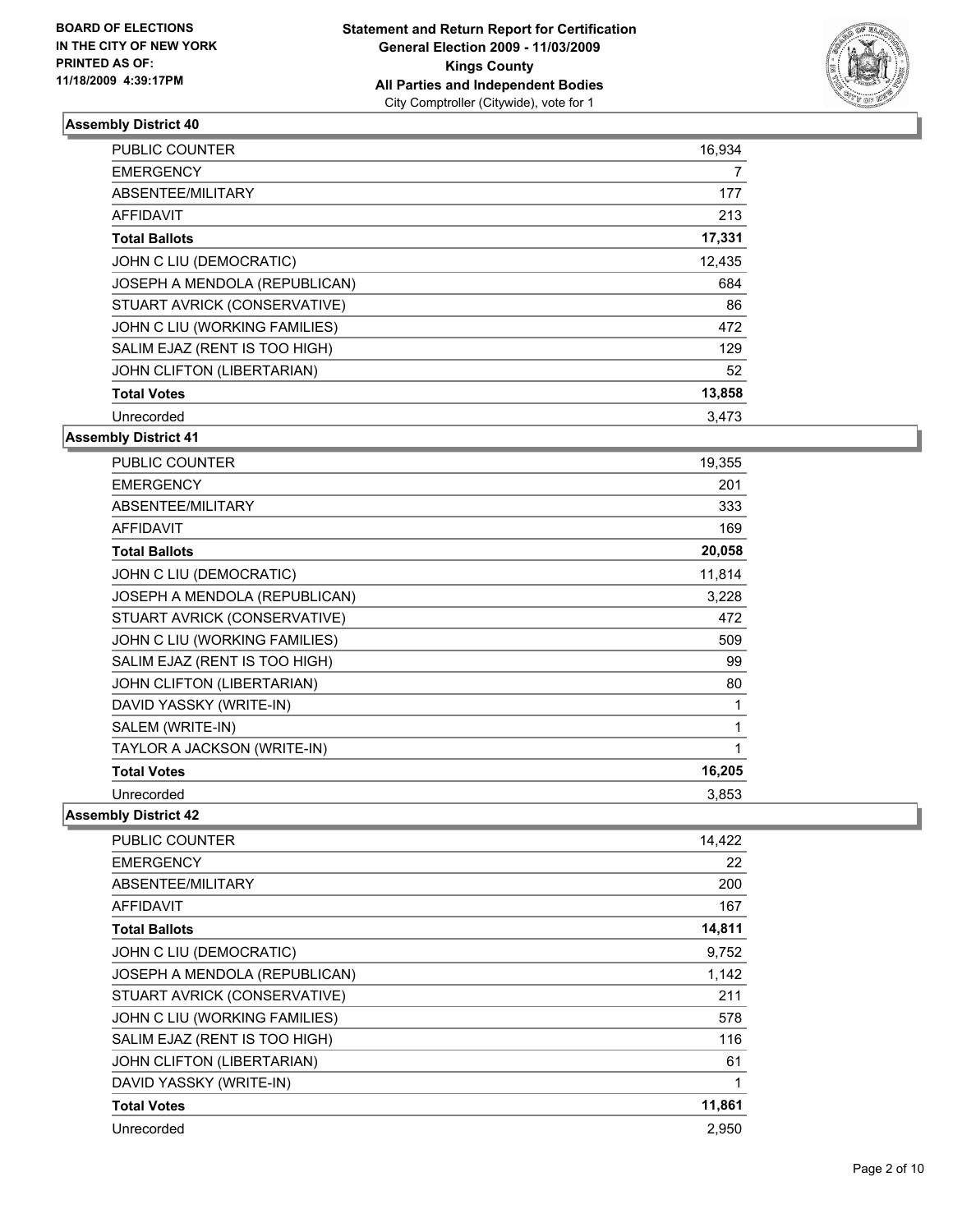

| <b>PUBLIC COUNTER</b>         | 15,902 |
|-------------------------------|--------|
| <b>EMERGENCY</b>              | 205    |
| ABSENTEE/MILITARY             | 303    |
| AFFIDAVIT                     | 198    |
| <b>Total Ballots</b>          | 16,608 |
| JOHN C LIU (DEMOCRATIC)       | 12.075 |
| JOSEPH A MENDOLA (REPUBLICAN) | 838    |
| STUART AVRICK (CONSERVATIVE)  | 226    |
| JOHN C LIU (WORKING FAMILIES) | 696    |
| SALIM EJAZ (RENT IS TOO HIGH) | 91     |
| JOHN CLIFTON (LIBERTARIAN)    | 57     |
| <b>Total Votes</b>            | 13,983 |
| Unrecorded                    | 2,625  |

## **Assembly District 44**

| <b>PUBLIC COUNTER</b>         | 19,877 |
|-------------------------------|--------|
| <b>EMERGENCY</b>              | 81     |
| ABSENTEE/MILITARY             | 338    |
| <b>AFFIDAVIT</b>              | 268    |
| <b>Total Ballots</b>          | 20,564 |
| JOHN C LIU (DEMOCRATIC)       | 11,155 |
| JOSEPH A MENDOLA (REPUBLICAN) | 2,768  |
| STUART AVRICK (CONSERVATIVE)  | 422    |
| JOHN C LIU (WORKING FAMILIES) | 2,053  |
| SALIM EJAZ (RENT IS TOO HIGH) | 448    |
| JOHN CLIFTON (LIBERTARIAN)    | 167    |
| DAVID YASSKEY (WRITE-IN)      | 1      |
| MELINDA KATZ (WRITE-IN)       | 1      |
| <b>Total Votes</b>            | 17,015 |
| Unrecorded                    | 3,549  |

| <b>PUBLIC COUNTER</b>         | 16,307 |
|-------------------------------|--------|
| <b>EMERGENCY</b>              | 36     |
| ABSENTEE/MILITARY             | 407    |
| <b>AFFIDAVIT</b>              | 200    |
| <b>Total Ballots</b>          | 16,950 |
| JOHN C LIU (DEMOCRATIC)       | 6,535  |
| JOSEPH A MENDOLA (REPUBLICAN) | 4,369  |
| STUART AVRICK (CONSERVATIVE)  | 635    |
| JOHN C LIU (WORKING FAMILIES) | 363    |
| SALIM EJAZ (RENT IS TOO HIGH) | 138    |
| JOHN CLIFTON (LIBERTARIAN)    | 78     |
| <b>Total Votes</b>            | 12,118 |
| Unrecorded                    | 4,832  |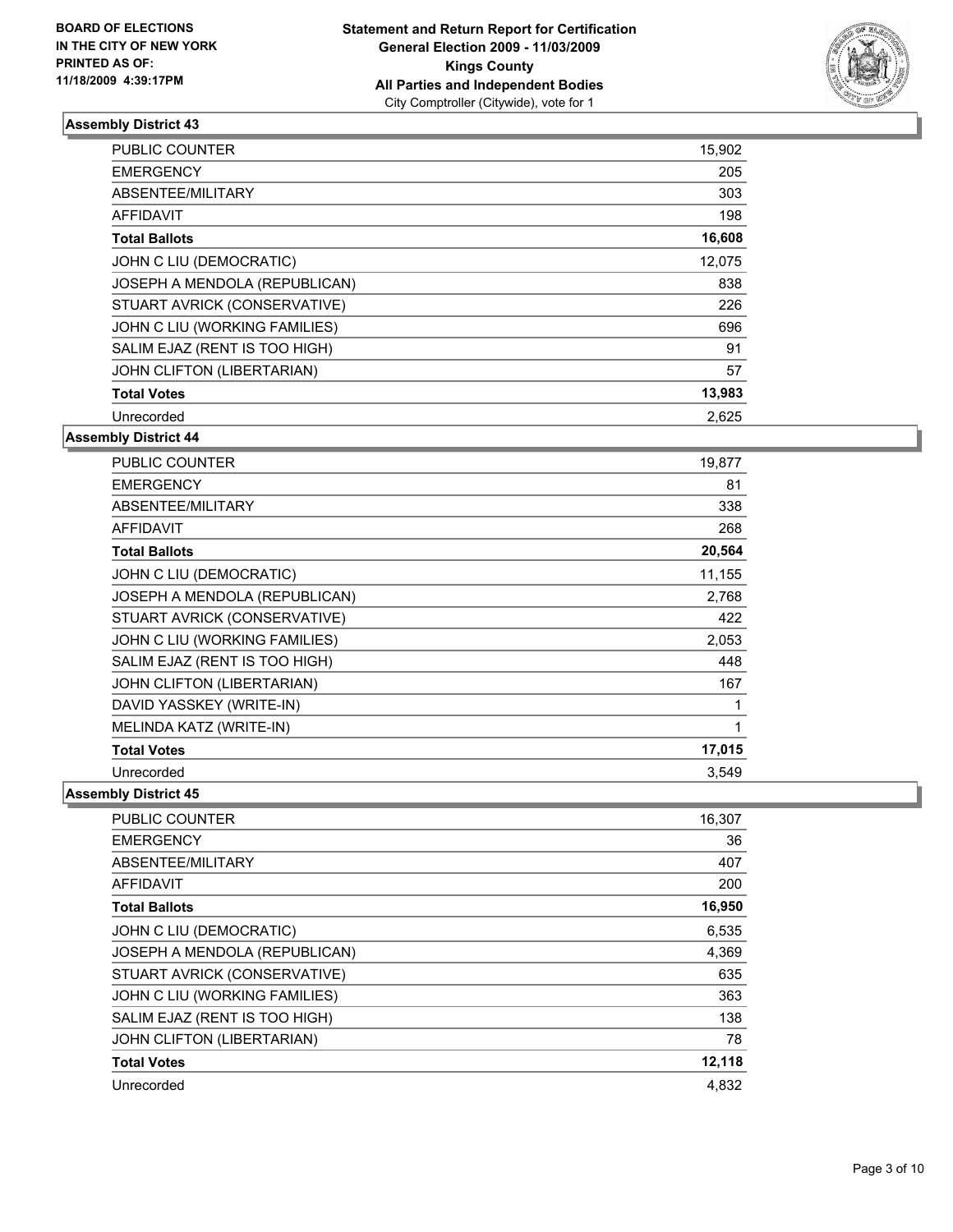

| <b>PUBLIC COUNTER</b>         | 18,584 |
|-------------------------------|--------|
| <b>EMERGENCY</b>              | 173    |
| ABSENTEE/MILITARY             | 506    |
| <b>AFFIDAVIT</b>              | 262    |
| <b>Total Ballots</b>          | 19,525 |
| JOHN C LIU (DEMOCRATIC)       | 8,400  |
| JOSEPH A MENDOLA (REPUBLICAN) | 4,208  |
| STUART AVRICK (CONSERVATIVE)  | 493    |
| JOHN C LIU (WORKING FAMILIES) | 494    |
| SALIM EJAZ (RENT IS TOO HIGH) | 172    |
| JOHN CLIFTON (LIBERTARIAN)    | 106    |
| <b>Total Votes</b>            | 13,873 |
| Unrecorded                    | 5,652  |

| <b>PUBLIC COUNTER</b>         | 13,584 |
|-------------------------------|--------|
| <b>EMERGENCY</b>              | 156    |
| ABSENTEE/MILITARY             | 340    |
| <b>AFFIDAVIT</b>              | 129    |
| <b>Total Ballots</b>          | 14,209 |
| JOHN C LIU (DEMOCRATIC)       | 6,582  |
| JOSEPH A MENDOLA (REPUBLICAN) | 3,455  |
| STUART AVRICK (CONSERVATIVE)  | 342    |
| JOHN C LIU (WORKING FAMILIES) | 346    |
| SALIM EJAZ (RENT IS TOO HIGH) | 107    |
| JOHN CLIFTON (LIBERTARIAN)    | 77     |
| <b>ABSTAIN (WRITE-IN)</b>     | 1      |
| GIACOMO GROSSO (WRITE-IN)     | 1      |
| YASSKY (WRITE-IN)             | 1      |
| <b>Total Votes</b>            | 10,912 |
| Unrecorded                    | 3,297  |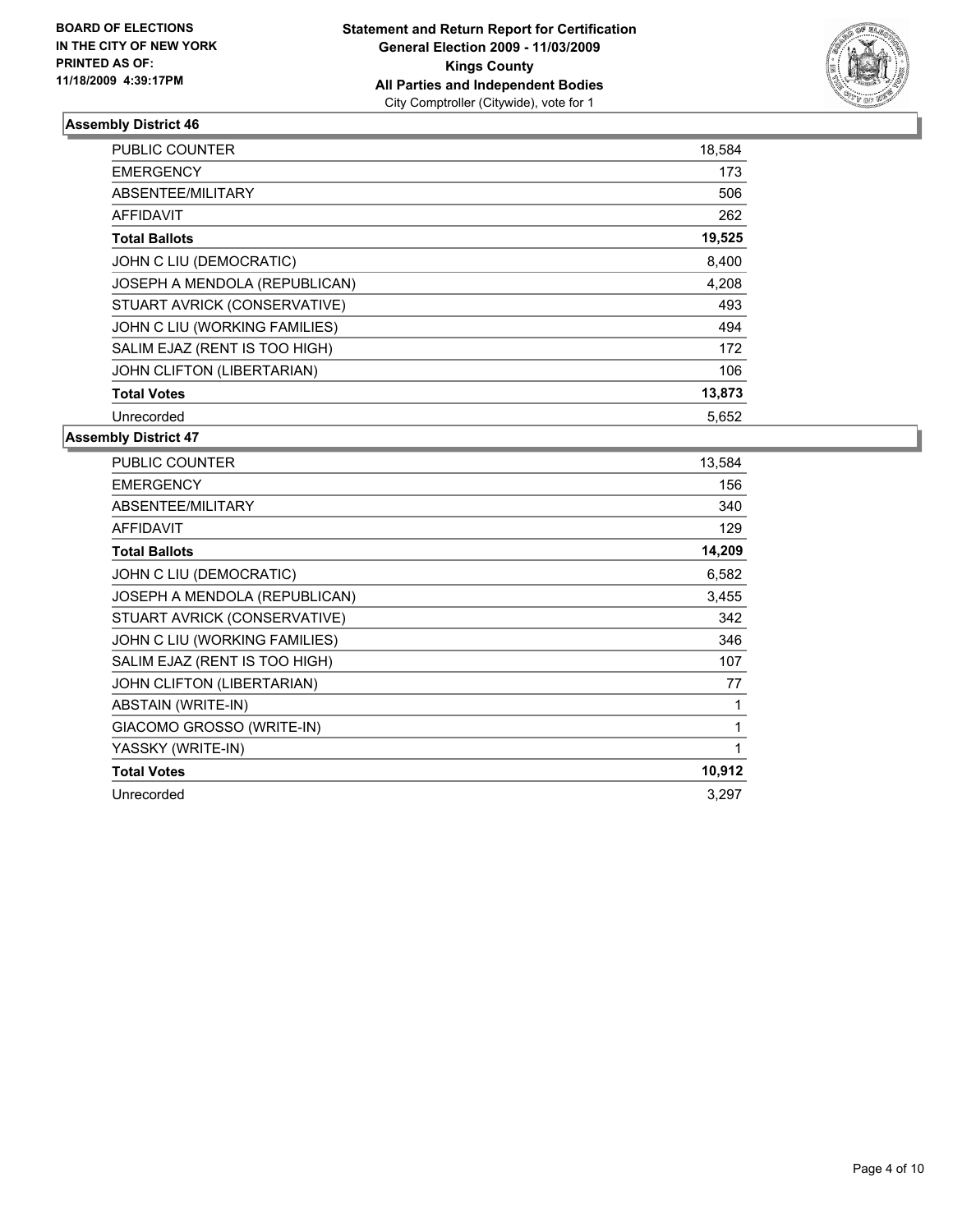

| <b>PUBLIC COUNTER</b>                | 17,325 |
|--------------------------------------|--------|
| <b>EMERGENCY</b>                     | 552    |
| <b>ABSENTEE/MILITARY</b>             | 256    |
| <b>AFFIDAVIT</b>                     | 212    |
| <b>Total Ballots</b>                 | 18,345 |
| JOHN C LIU (DEMOCRATIC)              | 6,024  |
| JOSEPH A MENDOLA (REPUBLICAN)        | 4,725  |
| STUART AVRICK (CONSERVATIVE)         | 841    |
| JOHN C LIU (WORKING FAMILIES)        | 375    |
| SALIM EJAZ (RENT IS TOO HIGH)        | 135    |
| <b>JOHN CLIFTON (LIBERTARIAN)</b>    | 72     |
| BENZION HALBERSTAM (WRITE-IN)        | 1      |
| <b>GLENN BECK (WRITE-IN)</b>         | 1      |
| <b>MENACHEM GOROLMICK (WRITE-IN)</b> | 1      |
| <b>Total Votes</b>                   | 12,175 |
| Unrecorded                           | 6,170  |

| <b>PUBLIC COUNTER</b>             | 12,854 |
|-----------------------------------|--------|
| <b>EMERGENCY</b>                  | 23     |
| ABSENTEE/MILITARY                 | 248    |
| AFFIDAVIT                         | 157    |
| <b>Total Ballots</b>              | 13,282 |
| JOHN C LIU (DEMOCRATIC)           | 5,594  |
| JOSEPH A MENDOLA (REPUBLICAN)     | 3,705  |
| STUART AVRICK (CONSERVATIVE)      | 418    |
| JOHN C LIU (WORKING FAMILIES)     | 287    |
| SALIM EJAZ (RENT IS TOO HIGH)     | 112    |
| <b>JOHN CLIFTON (LIBERTARIAN)</b> | 38     |
| DAVID YASSKY (WRITE-IN)           | 1      |
| <b>Total Votes</b>                | 10,155 |
| Unrecorded                        | 3,127  |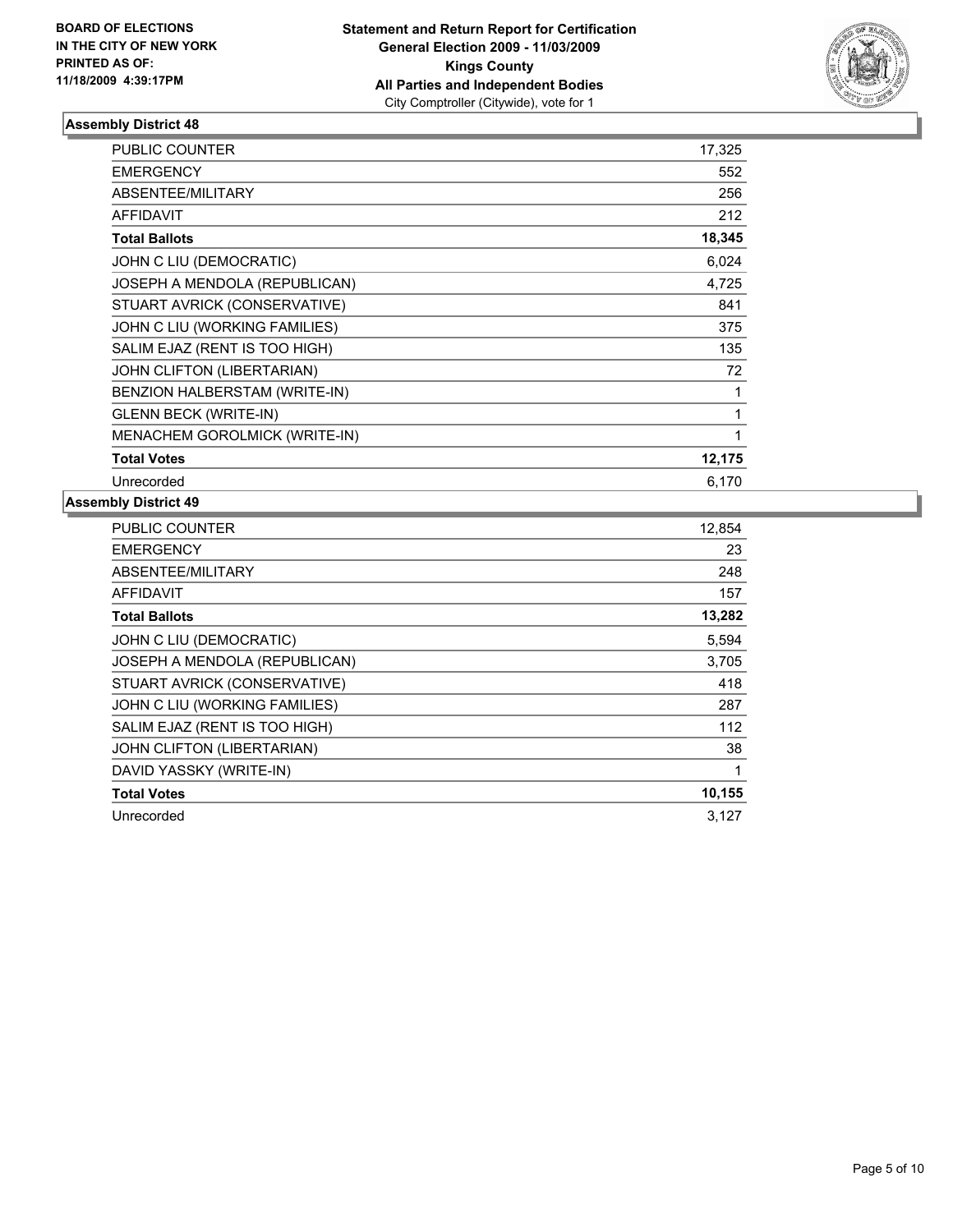

| <b>PUBLIC COUNTER</b>         | 15,934       |
|-------------------------------|--------------|
| <b>EMERGENCY</b>              | 116          |
| <b>ABSENTEE/MILITARY</b>      | 179          |
| <b>AFFIDAVIT</b>              | 242          |
| <b>Total Ballots</b>          | 16,471       |
| JOHN C LIU (DEMOCRATIC)       | 9,123        |
| JOSEPH A MENDOLA (REPUBLICAN) | 1,523        |
| STUART AVRICK (CONSERVATIVE)  | 264          |
| JOHN C LIU (WORKING FAMILIES) | 1,126        |
| SALIM EJAZ (RENT IS TOO HIGH) | 290          |
| JOHN CLIFTON (LIBERTARIAN)    | 145          |
| DAVID YASSKY (WRITE-IN)       | 1            |
| ST. JOHN BUTVICK (WRITE-IN)   | $\mathbf{1}$ |
| <b>Total Votes</b>            | 12,473       |
| Unrecorded                    | 3.998        |

#### **Assembly District 51**

| <b>PUBLIC COUNTER</b>         | 10,301 |
|-------------------------------|--------|
| <b>EMERGENCY</b>              | 35     |
| ABSENTEE/MILITARY             | 133    |
| <b>AFFIDAVIT</b>              | 134    |
| <b>Total Ballots</b>          | 10,603 |
| JOHN C LIU (DEMOCRATIC)       | 5,854  |
| JOSEPH A MENDOLA (REPUBLICAN) | 1,424  |
| STUART AVRICK (CONSERVATIVE)  | 164    |
| JOHN C LIU (WORKING FAMILIES) | 588    |
| SALIM EJAZ (RENT IS TOO HIGH) | 182    |
| JOHN CLIFTON (LIBERTARIAN)    | 87     |
| DAVID YASSKY (WRITE-IN)       | 1      |
| <b>Total Votes</b>            | 8,300  |
| Unrecorded                    | 2,303  |

| <b>PUBLIC COUNTER</b>         | 25,510 |
|-------------------------------|--------|
| <b>EMERGENCY</b>              | 181    |
| ABSENTEE/MILITARY             | 518    |
| <b>AFFIDAVIT</b>              | 322    |
| <b>Total Ballots</b>          | 26,531 |
| JOHN C LIU (DEMOCRATIC)       | 16,984 |
| JOSEPH A MENDOLA (REPUBLICAN) | 2,452  |
| STUART AVRICK (CONSERVATIVE)  | 346    |
| JOHN C LIU (WORKING FAMILIES) | 3,267  |
| SALIM EJAZ (RENT IS TOO HIGH) | 414    |
| JOHN CLIFTON (LIBERTARIAN)    | 276    |
| DAVID YASSKY (WRITE-IN)       | 1      |
| <b>Total Votes</b>            | 23,740 |
| Unrecorded                    | 2.791  |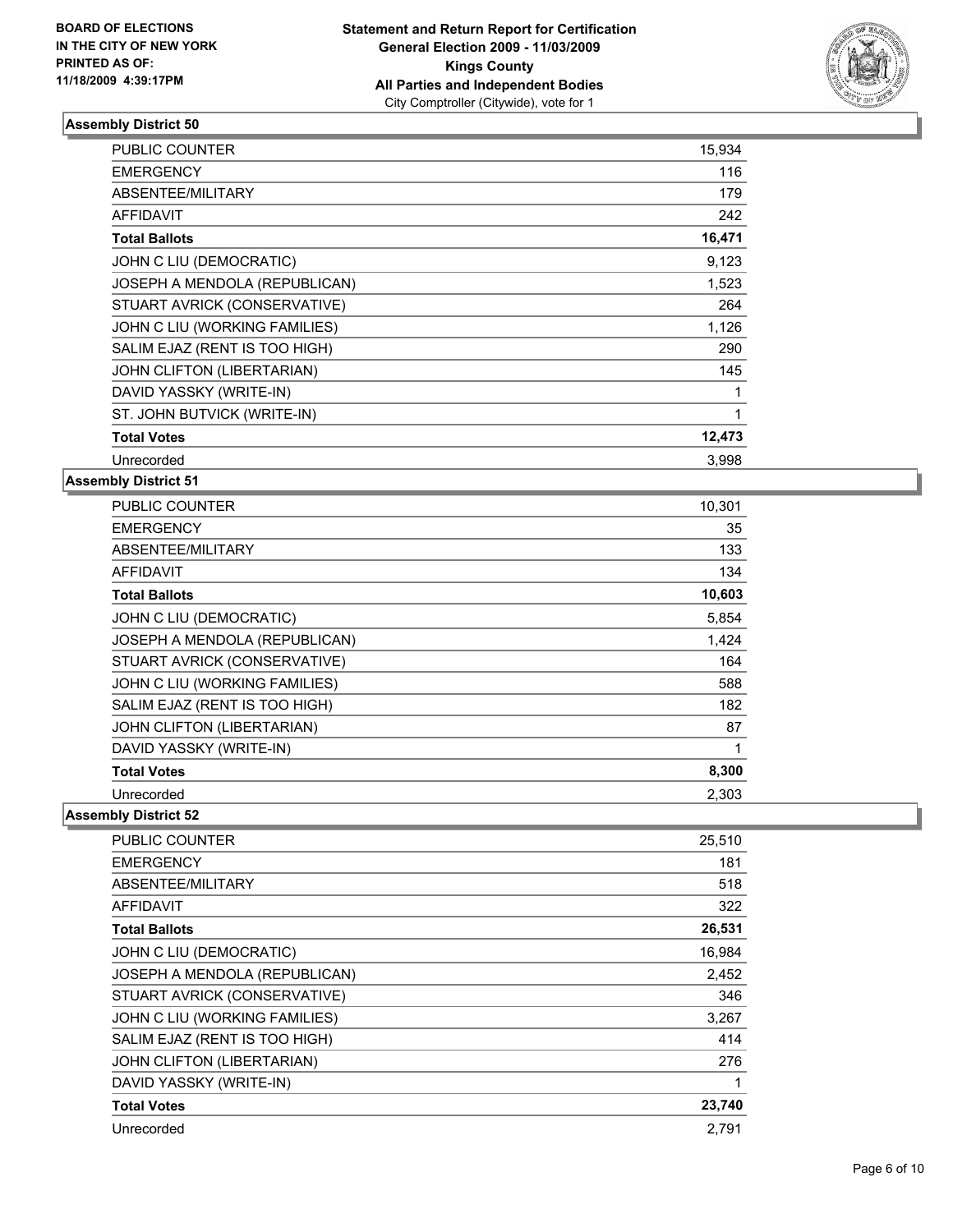

| <b>PUBLIC COUNTER</b>         | 14,680 |
|-------------------------------|--------|
| <b>EMERGENCY</b>              | 55     |
| ABSENTEE/MILITARY             | 114    |
| <b>AFFIDAVIT</b>              | 235    |
| <b>Total Ballots</b>          | 15,084 |
| JOHN C LIU (DEMOCRATIC)       | 7,610  |
| JOSEPH A MENDOLA (REPUBLICAN) | 824    |
| STUART AVRICK (CONSERVATIVE)  | 146    |
| JOHN C LIU (WORKING FAMILIES) | 2,198  |
| SALIM EJAZ (RENT IS TOO HIGH) | 207    |
| JOHN CLIFTON (LIBERTARIAN)    | 114    |
| DAVID YASKY (WRITE-IN)        | 1      |
| <b>Total Votes</b>            | 11,100 |
| Unrecorded                    | 3,984  |

**Assembly District 54**

| PUBLIC COUNTER                | 10,950 |
|-------------------------------|--------|
| <b>EMERGENCY</b>              | 58     |
| ABSENTEE/MILITARY             | 68     |
| <b>AFFIDAVIT</b>              | 179    |
| <b>Total Ballots</b>          | 11,255 |
| JOHN C LIU (DEMOCRATIC)       | 7,291  |
| JOSEPH A MENDOLA (REPUBLICAN) | 710    |
| STUART AVRICK (CONSERVATIVE)  | 104    |
| JOHN C LIU (WORKING FAMILIES) | 587    |
| SALIM EJAZ (RENT IS TOO HIGH) | 86     |
| JOHN CLIFTON (LIBERTARIAN)    | 69     |
| <b>Total Votes</b>            | 8,847  |
| Unrecorded                    | 2.408  |

| <b>PUBLIC COUNTER</b>         | 13,267 |
|-------------------------------|--------|
| <b>EMERGENCY</b>              | 45     |
| ABSENTEE/MILITARY             | 146    |
| <b>AFFIDAVIT</b>              | 197    |
| <b>Total Ballots</b>          | 13,655 |
| JOHN C LIU (DEMOCRATIC)       | 10,195 |
| JOSEPH A MENDOLA (REPUBLICAN) | 413    |
| STUART AVRICK (CONSERVATIVE)  | 60     |
| JOHN C LIU (WORKING FAMILIES) | 426    |
| SALIM EJAZ (RENT IS TOO HIGH) | 81     |
| JOHN CLIFTON (LIBERTARIAN)    | 50     |
| <b>Total Votes</b>            | 11,225 |
| Unrecorded                    | 2.430  |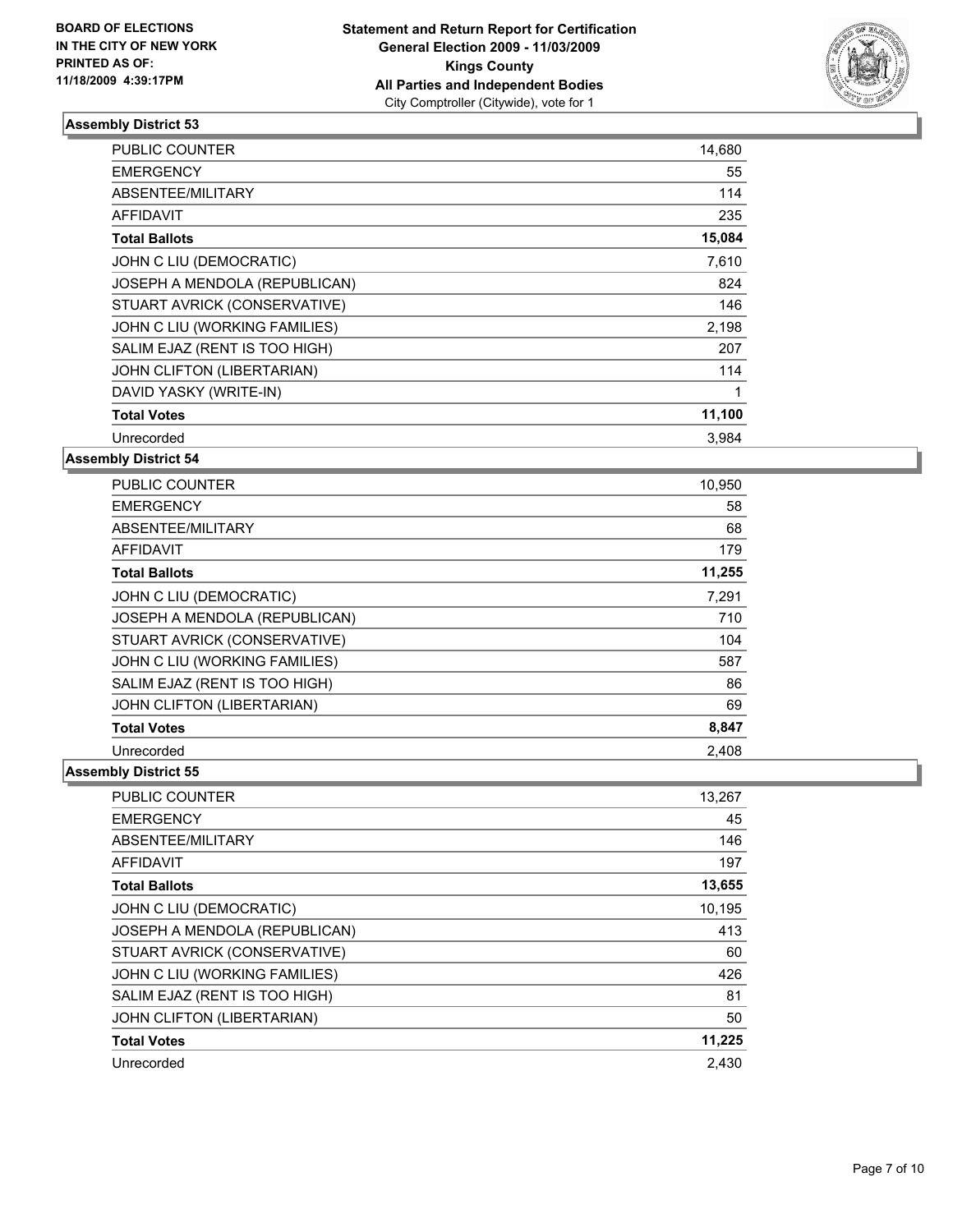

| <b>PUBLIC COUNTER</b>         | 16,348 |
|-------------------------------|--------|
| <b>EMERGENCY</b>              | 358    |
| ABSENTEE/MILITARY             | 216    |
| AFFIDAVIT                     | 253    |
| <b>Total Ballots</b>          | 17,175 |
| JOHN C LIU (DEMOCRATIC)       | 12,611 |
| JOSEPH A MENDOLA (REPUBLICAN) | 388    |
| STUART AVRICK (CONSERVATIVE)  | 96     |
| JOHN C LIU (WORKING FAMILIES) | 1,307  |
| SALIM EJAZ (RENT IS TOO HIGH) | 104    |
| JOHN CLIFTON (LIBERTARIAN)    | 133    |
| <b>Total Votes</b>            | 14,639 |
| Unrecorded                    | 2.536  |

## **Assembly District 57**

| PUBLIC COUNTER                | 19,952 |
|-------------------------------|--------|
| <b>EMERGENCY</b>              | 106    |
| ABSENTEE/MILITARY             | 331    |
| AFFIDAVIT                     | 321    |
| <b>Total Ballots</b>          | 20,710 |
| JOHN C LIU (DEMOCRATIC)       | 15,486 |
| JOSEPH A MENDOLA (REPUBLICAN) | 537    |
| STUART AVRICK (CONSERVATIVE)  | 84     |
| JOHN C LIU (WORKING FAMILIES) | 1,866  |
| SALIM EJAZ (RENT IS TOO HIGH) | 250    |
| JOHN CLIFTON (LIBERTARIAN)    | 121    |
| <b>Total Votes</b>            | 18,344 |
| Unrecorded                    | 2,366  |

| PUBLIC COUNTER                | 15,517 |
|-------------------------------|--------|
| <b>EMERGENCY</b>              | 426    |
| ABSENTEE/MILITARY             | 375    |
| <b>AFFIDAVIT</b>              | 158    |
| <b>Total Ballots</b>          | 16,476 |
| JOHN C LIU (DEMOCRATIC)       | 13,050 |
| JOSEPH A MENDOLA (REPUBLICAN) | 418    |
| STUART AVRICK (CONSERVATIVE)  | 89     |
| JOHN C LIU (WORKING FAMILIES) | 404    |
| SALIM EJAZ (RENT IS TOO HIGH) | 55     |
| JOHN CLIFTON (LIBERTARIAN)    | 41     |
| <b>Total Votes</b>            | 14,057 |
| Unrecorded                    | 2.419  |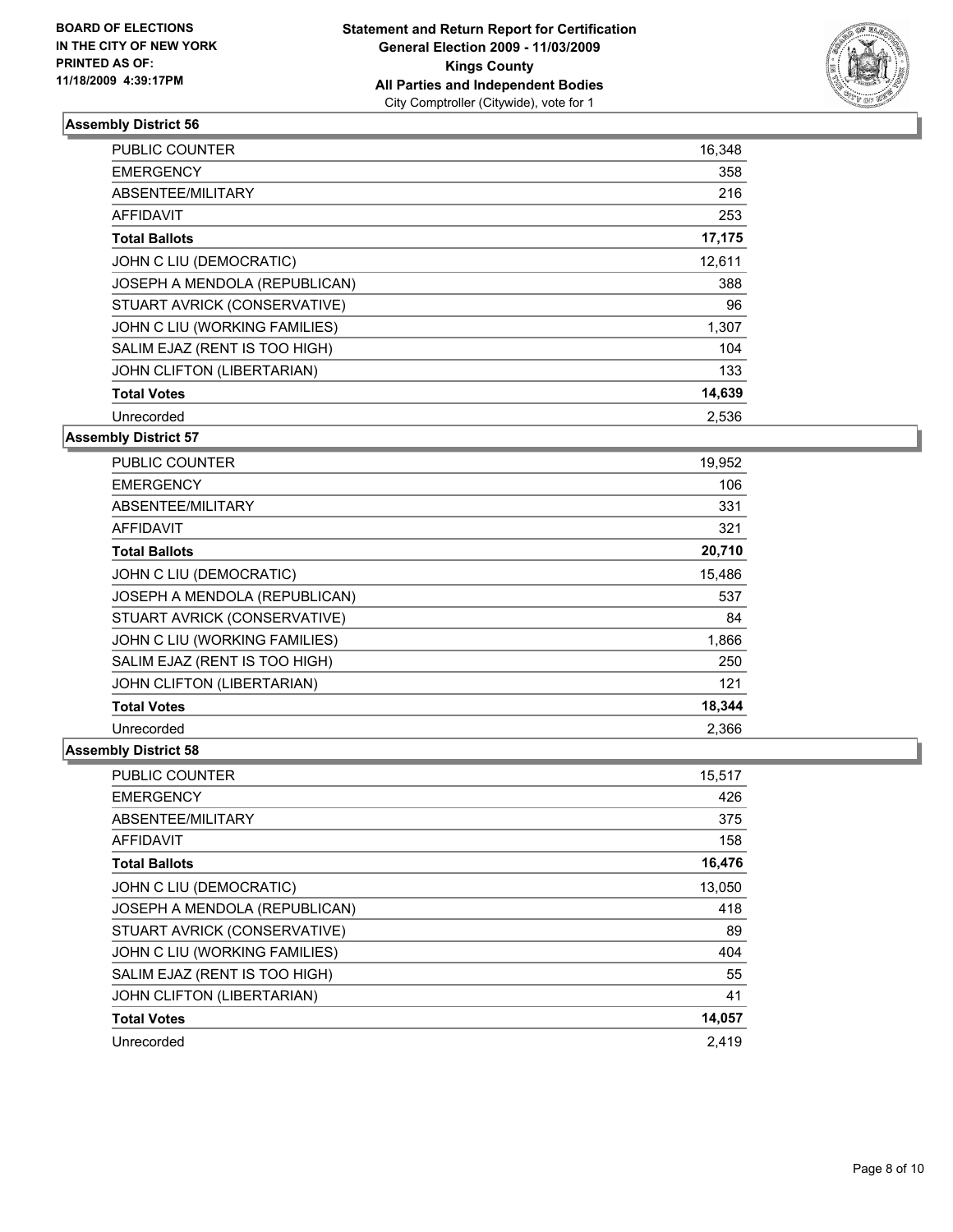

| PUBLIC COUNTER                | 18,603 |
|-------------------------------|--------|
| <b>EMERGENCY</b>              | 223    |
| ABSENTEE/MILITARY             | 311    |
| AFFIDAVIT                     | 136    |
| <b>Total Ballots</b>          | 19,273 |
| JOHN C LIU (DEMOCRATIC)       | 11,279 |
| JOSEPH A MENDOLA (REPUBLICAN) | 3,668  |
| STUART AVRICK (CONSERVATIVE)  | 560    |
| JOHN C LIU (WORKING FAMILIES) | 410    |
| SALIM EJAZ (RENT IS TOO HIGH) | 100    |
| JOHN CLIFTON (LIBERTARIAN)    | 66     |
| STEWART MILSTEIN (WRITE-IN)   | 2      |
| <b>Total Votes</b>            | 16,085 |
| Unrecorded                    | 3,188  |

| <b>PUBLIC COUNTER</b>         | 8,018 |
|-------------------------------|-------|
| <b>EMERGENCY</b>              | 124   |
| ABSENTEE/MILITARY             | 164   |
| <b>AFFIDAVIT</b>              | 88    |
| <b>Total Ballots</b>          | 8,394 |
| JOHN C LIU (DEMOCRATIC)       | 3,650 |
| JOSEPH A MENDOLA (REPUBLICAN) | 2,239 |
| STUART AVRICK (CONSERVATIVE)  | 380   |
| JOHN C LIU (WORKING FAMILIES) | 289   |
| SALIM EJAZ (RENT IS TOO HIGH) | 106   |
| JOHN CLIFTON (LIBERTARIAN)    | 56    |
| <b>Total Votes</b>            | 6,720 |
| Unrecorded                    | 1.674 |